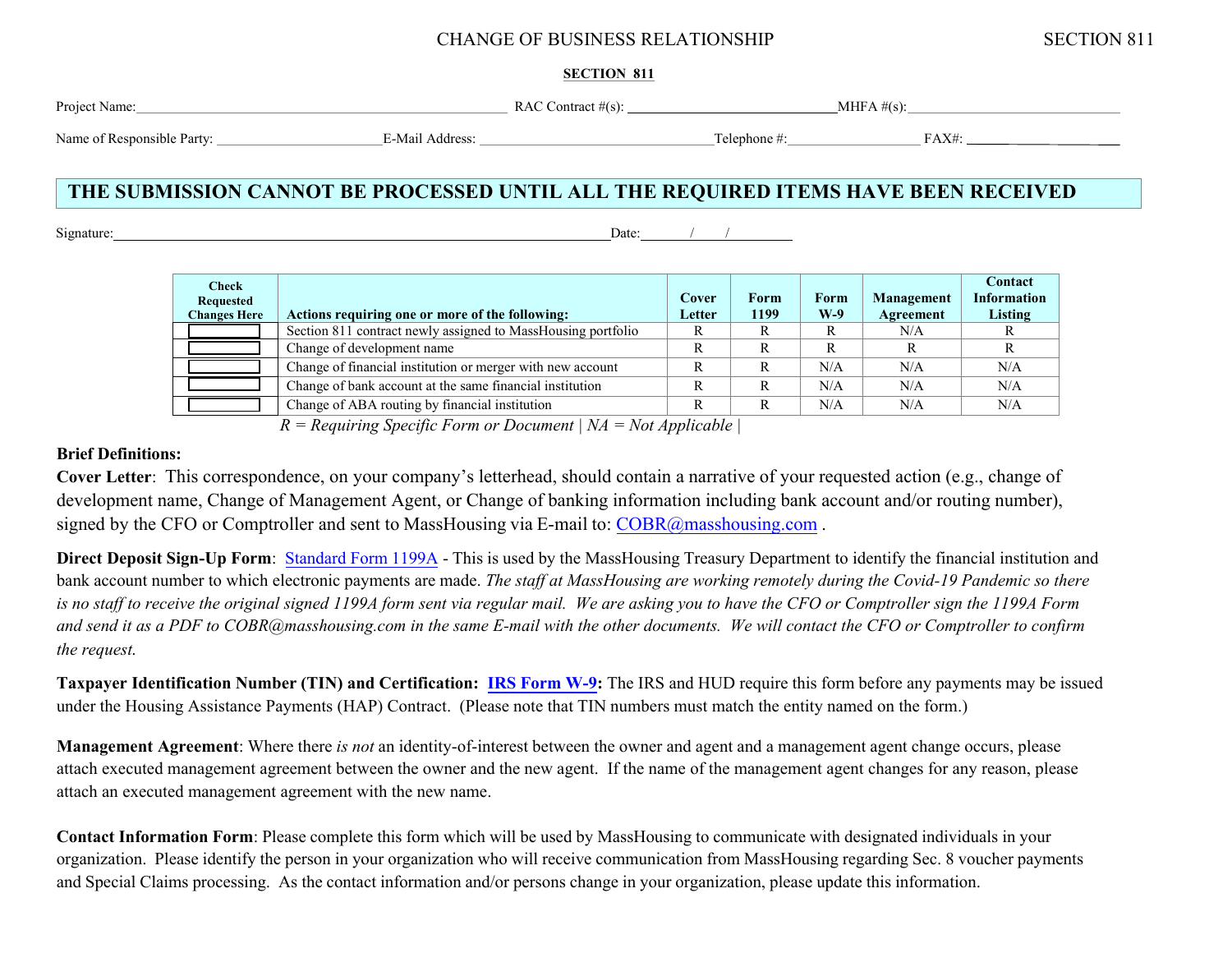

# **Business Relationship Contact Information Form**

| Development Name:         |                | Request Date:          |
|---------------------------|----------------|------------------------|
| HAP Contract #:           |                | MH#:                   |
| HUD FHA#:                 |                | <b>Effective Date:</b> |
| HUD Risk Share #:         | Asset Manager: |                        |
|                           |                |                        |
| General Partner/Owner:    |                |                        |
| Principal Contact Person: |                |                        |
| Mailing Address - Street: |                |                        |
| City/State/Zip:           |                |                        |
| Phone Number:             |                | FAX Number             |
| Email Address:            |                |                        |
| Website URL:              |                |                        |
|                           |                |                        |
| Management Agent:         |                |                        |
| Principle Contact Person: |                |                        |
| Mailing Address - Street: |                |                        |
| City/State/Zip:           |                |                        |
| Phone Number:             |                | FAX Number             |
| Email Address:            |                |                        |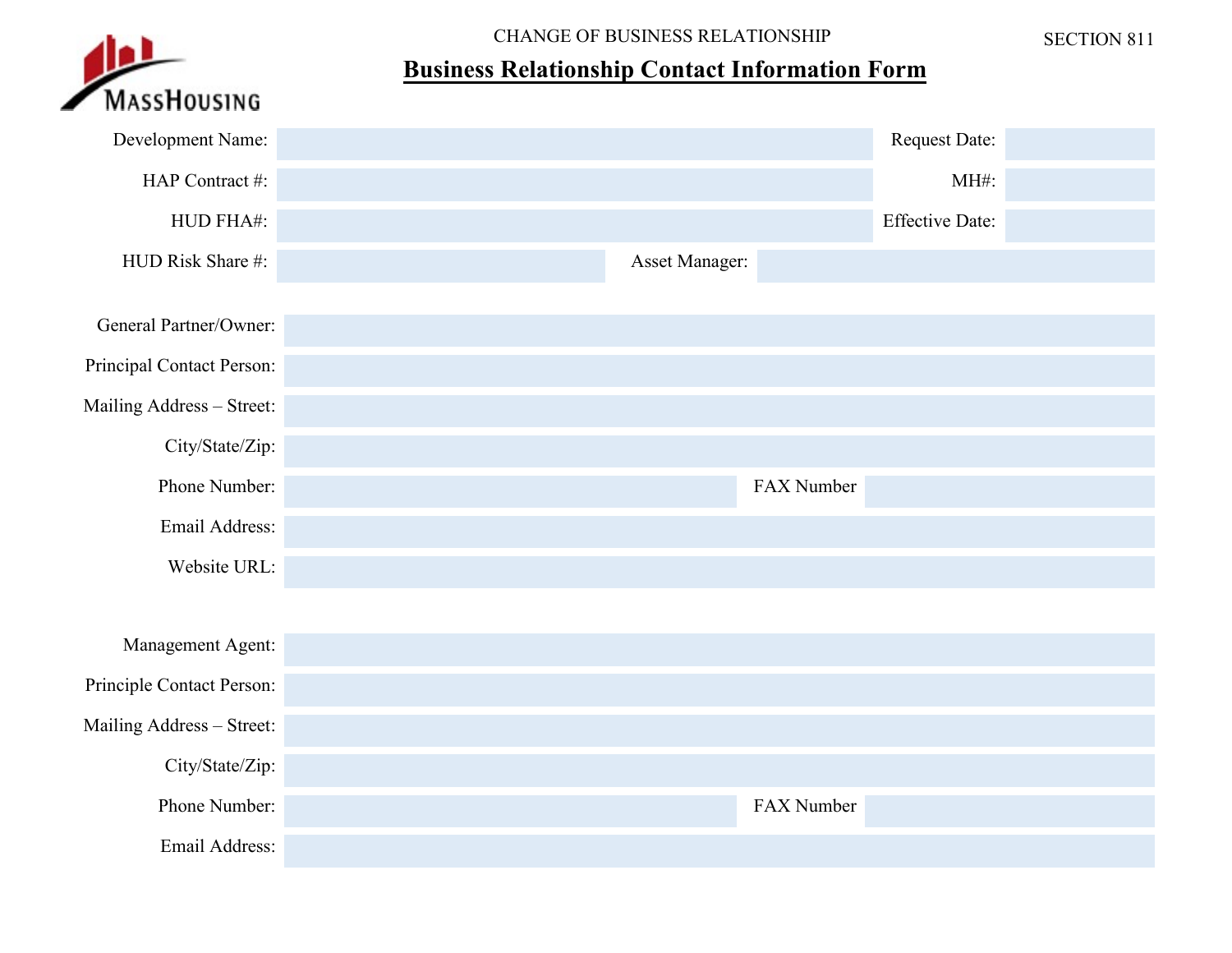| Website URL:                      |            |
|-----------------------------------|------------|
|                                   |            |
| Regional Manager:                 |            |
| Mailing Address - Street:         |            |
| City/State/Zip:                   |            |
| Phone Number:                     | FAX Number |
| Email Address:                    |            |
| Website URL:                      |            |
| Site Manager:                     |            |
|                                   |            |
| Mailing Address - Street:         |            |
| City/State/Zip:                   |            |
| Phone Number:                     | FAX Number |
| Email Address:                    |            |
| Website URL:                      |            |
| Owner/Agent                       |            |
| Voucher Processing Administrator: |            |
| Mailing Address - Street:         |            |
| City/State/Zip:                   |            |
| Phone Number:                     | FAX Number |
| Email Address:                    |            |
| Website URL:                      |            |